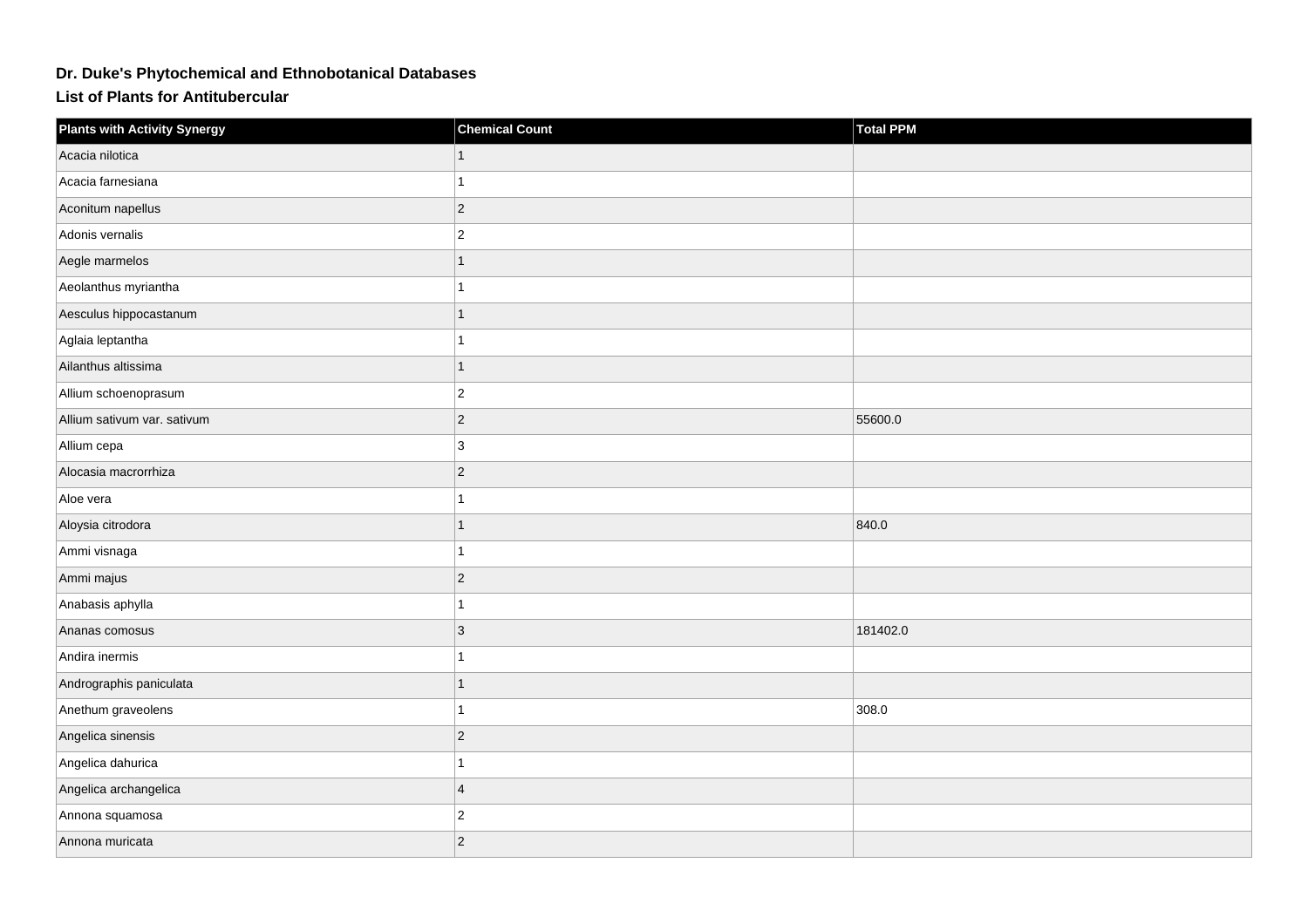| <b>Plants with Activity Synergy</b> | <b>Chemical Count</b> | <b>Total PPM</b> |
|-------------------------------------|-----------------------|------------------|
| Apium graveolens                    | 5                     | 7.72             |
| Arctostaphylos uva-ursi             | $ 2\rangle$           |                  |
| Argemone mexicana                   | 1                     | 820.0            |
| Arnica montana                      | $\mathbf{1}$          |                  |
| Artemisia dracunculus               | 1                     |                  |
| Artemisia annua                     | 1                     |                  |
| Asarum canadense                    | 1                     |                  |
| Asimina triloba                     | 1                     | 2.61             |
| Avena sativa                        | $ 2\rangle$           |                  |
| Averrhoa carambola                  | 2                     |                  |
| Azadirachta indica                  | 1                     | 8000.0           |
| Berberis vulgaris                   | 5                     |                  |
| Beta vulgaris                       | 1                     |                  |
| Borago officinalis                  | $\mathbf{1}$          |                  |
| Boswellia serrata                   | $\mathbf{1}$          |                  |
| Brassica oleracea var. sabellica I. | $ 2\rangle$           |                  |
| Brassica oleracea var. italica      | $\overline{2}$        |                  |
| Brassica oleracea var. gemmifera    | $ 2\rangle$           |                  |
| Brassica oleracea var. capitata I.  | $\vert$ 2             |                  |
| Brassica oleracea var. botrytis I.  | $ 2\rangle$           |                  |
| Brassica oleracea                   | $\vert$ 2             |                  |
| Bursera delpechiana                 | $\overline{1}$        | 2400.0           |
| Calendula officinalis               | 1                     | 12800.0          |
| Camellia sinensis                   | $ 2\rangle$           | 7492.0           |
| Cananga odorata                     | $\mathbf{1}$          |                  |
| Capparis spinosa                    | 1                     |                  |
| Capsella bursa-pastoris             | $\overline{2}$        |                  |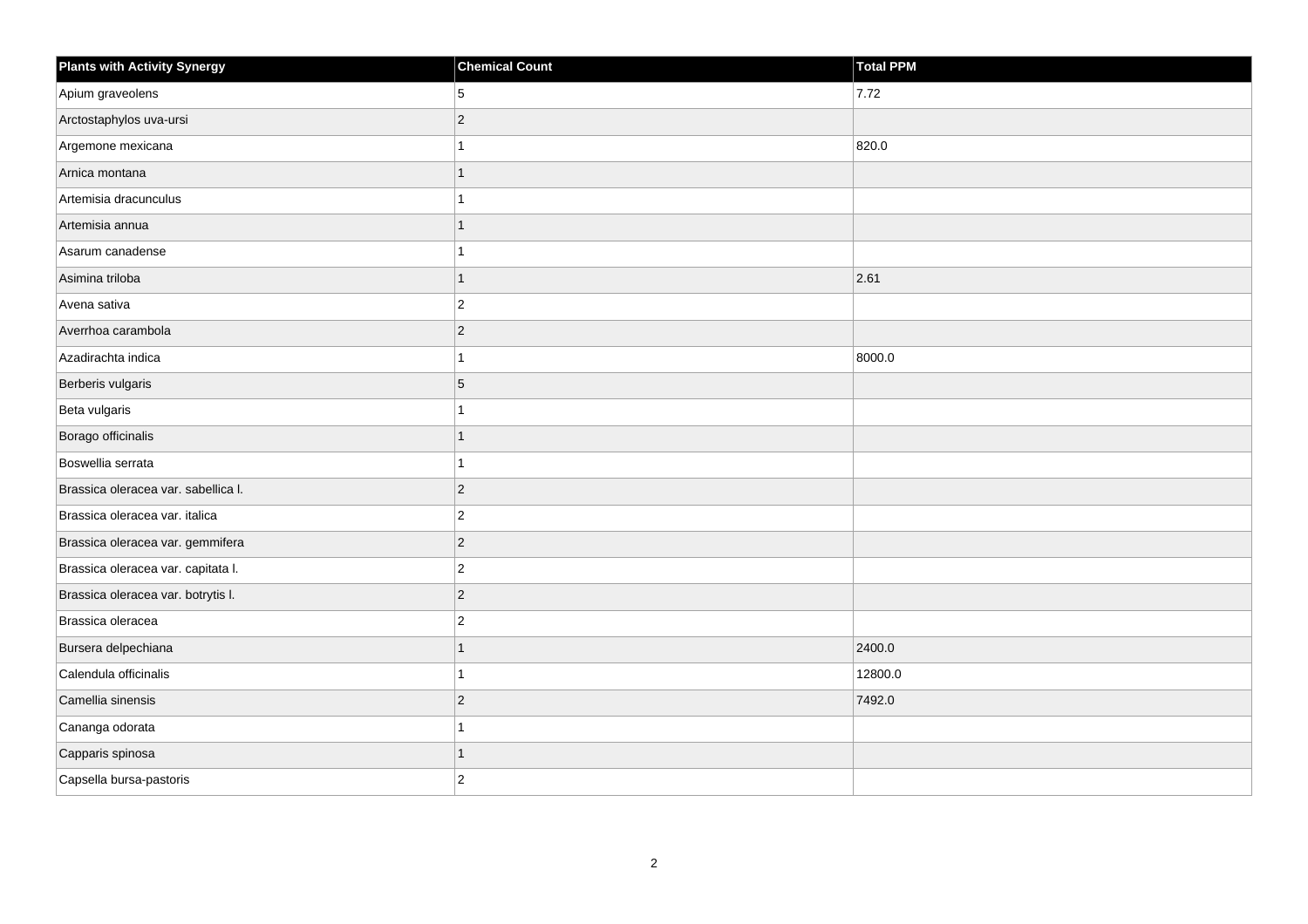| <b>Plants with Activity Synergy</b> | <b>Chemical Count</b> | Total PPM |
|-------------------------------------|-----------------------|-----------|
| Capsicum frutescens                 |                       |           |
| Capsicum annuum                     |                       |           |
| Carica papaya                       | $\overline{3}$        | 14300.0   |
| Carum carvi                         |                       |           |
| Casimiroa edulis                    | 1                     |           |
| Catalpa ovata                       |                       |           |
| Caulophyllum thalictroides          |                       |           |
| Centella asiatica                   |                       |           |
| Cephaelis ipecacuanha               | $\overline{2}$        |           |
| Chaenomeles lagenaria               | $\overline{2}$        |           |
| Chelidonium majus                   | 3                     |           |
| Chenopodium ambrosioides            | $\overline{c}$        |           |
| Cicer arietinum                     | $\overline{1}$        |           |
| Cichorium intybus                   | $\overline{2}$        |           |
| Cinnamomum verum                    |                       | 48.0      |
| Cinnamomum camphora                 |                       |           |
| Cistus ladaniferus                  |                       | 2380.0    |
| Citrullus lanatus                   |                       |           |
| Citrus sinensis                     | $\overline{3}$        | 23651.0   |
| Citrus reticulata                   | 3                     | 28604.1   |
| Citrus paradisi                     | 3                     | 43200.0   |
| Citrus mitis                        | $\overline{c}$        |           |
| Citrus limon                        | 3                     | 119000.0  |
| Citrus aurantium                    | 3                     | 700.0     |
| Citrus aurantiifolia                | $\overline{3}$        | 5600.0    |
| Clematis vitalba                    |                       |           |
| Cocos nucifera                      | $\overline{2}$        |           |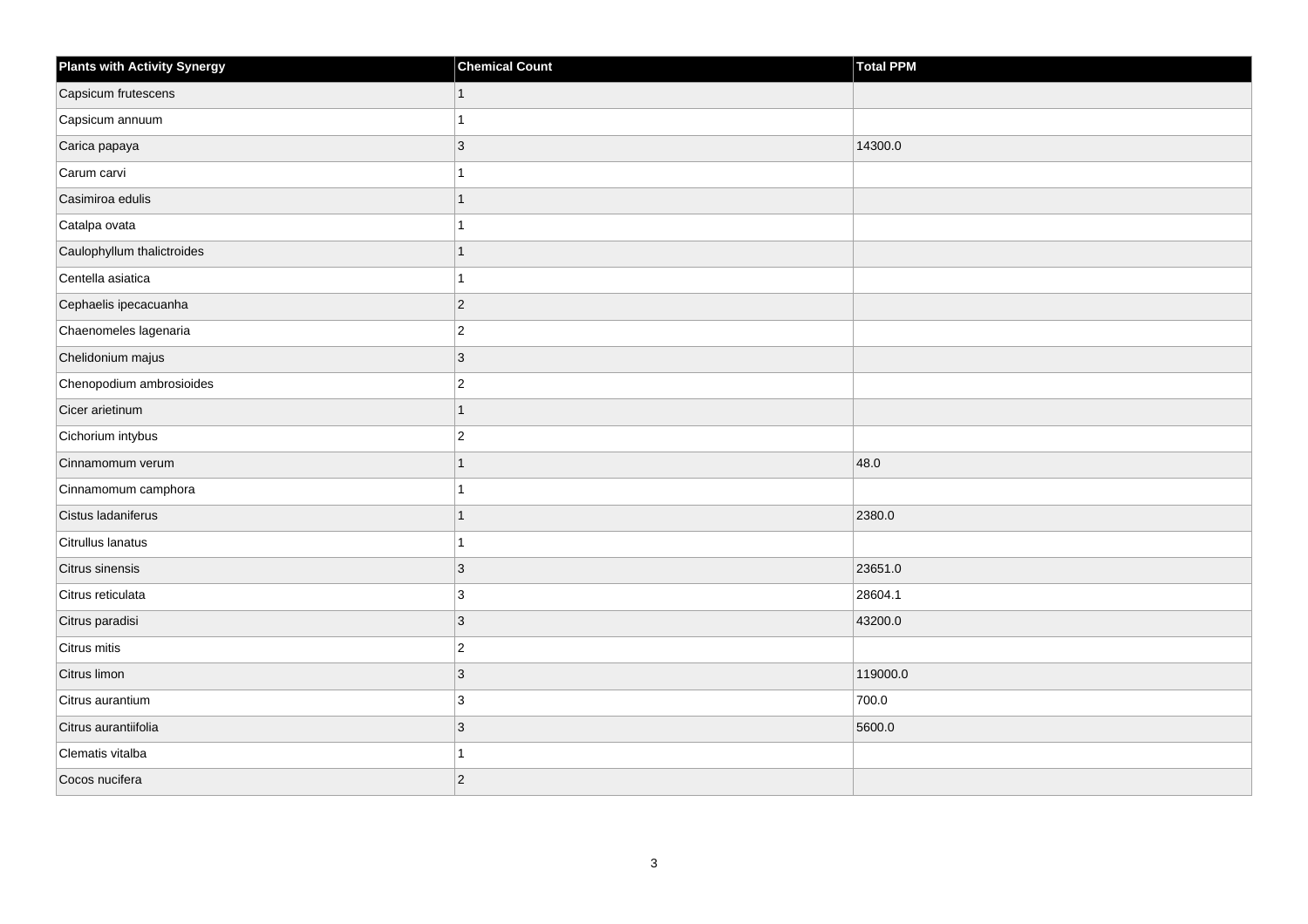| Plants with Activity Synergy | <b>Chemical Count</b> | Total PPM          |
|------------------------------|-----------------------|--------------------|
| Coffea arabica               | 1                     |                    |
| Convallaria majalis          | $ 2\rangle$           |                    |
| Coptis spp                   | $\overline{2}$        | 180000.0           |
| Coptis japonica              | $\mathbf{1}$          | 140000.0           |
| Coptis chinensis             | 1                     | 180000.0           |
| Coriandrum sativum           | $ 2\rangle$           | 884.0              |
| Cornus officinalis           | 1                     |                    |
| Corydalis spp                | 1                     |                    |
| Crataegus rhipidophylla      | 1                     |                    |
| Crataegus laevigata          | $\mathbf{1}$          |                    |
| Crocus sativus               | 1                     |                    |
| Cryptostegia grandifolia     | $ 2\rangle$           |                    |
| Cucumis melo                 | 1                     |                    |
| Cydonia oblonga              | $\mathbf{1}$          |                    |
| Cymbopogon winterianus       | 1                     | 6300.0             |
| Cymbopogon parkeri           | $\overline{1}$        | 14948.0            |
| Cymbopogon nardus            | 1                     | 9588.0             |
| Cymbopogon martinii          | $\overline{1}$        | 9500.0             |
| Cymbopogon flexuosus         | $\mathbf{1}$          | 5000.0             |
| Cymbopogon citratus          | 1                     | 72.0               |
| Daphne mezereum              | 1                     |                    |
| Datura stramonium            | $ 2\rangle$           | 5740.0             |
| Daucus carota                | $\overline{7}$        | 32752.199999999997 |
| Dictamnus albus              | 1                     |                    |
| Digitalis purpurea           | $\mathbf{1}$          |                    |
| Elettaria cardamomum         | 1                     | 280.0              |
| Eleutherococcus senticosus   | 1                     |                    |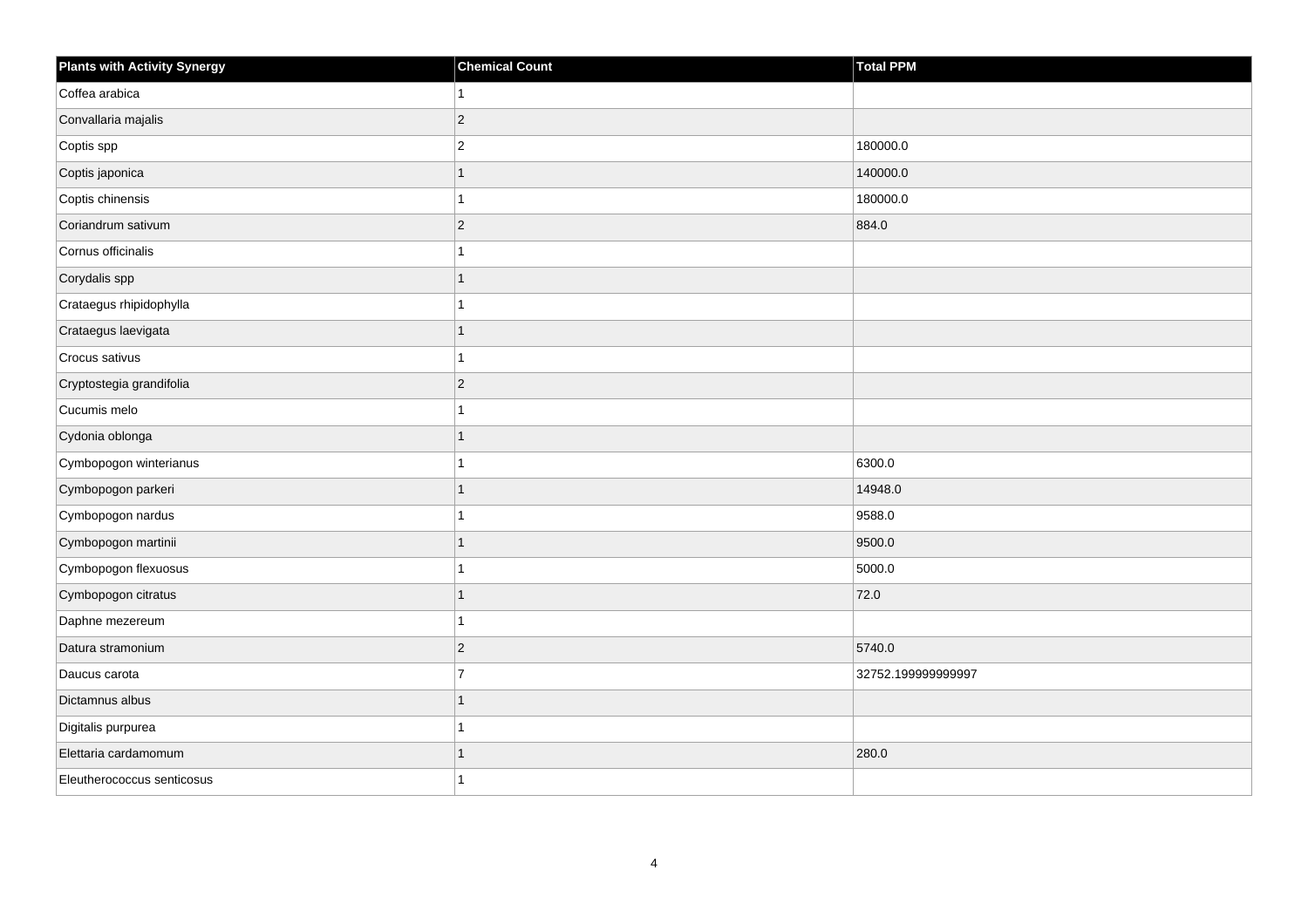| <b>Plants with Activity Synergy</b> | <b>Chemical Count</b> | Total PPM |
|-------------------------------------|-----------------------|-----------|
| Elsholtzia polystachya              | $\mathbf{1}$          |           |
| Elsholtzia nipponica                | 1                     |           |
| Elsholtzia eriostachya              | 1                     |           |
| Elsholtzia densa                    | 1                     |           |
| Elsholtzia blanda                   | $\overline{1}$        |           |
| Elytrigia repens                    | 1                     |           |
| Equisetum arvense                   | $\overline{c}$        |           |
| Eriobotrya japonica                 | $\overline{c}$        |           |
| Eschscholzia californica            | 1                     |           |
| Eucalyptus viridis                  | 1                     |           |
| Eucalyptus tetraptera               | $\overline{1}$        |           |
| Eucalyptus stoatei                  | 1                     |           |
| Eucalyptus sparsa                   | $\overline{1}$        |           |
| Eucalyptus porosa                   | 1                     |           |
| Eucalyptus populnea                 | $\overline{1}$        |           |
| Eucalyptus odorata                  | $\overline{1}$        |           |
| Eucalyptus ochrophloia              | 1                     |           |
| Eucalyptus melanophloia             |                       |           |
| Eucalyptus leucoxylon               | $\overline{1}$        |           |
| Eucalyptus largisparsa              | 1                     |           |
| Eucalyptus lansdowneana             | 1                     |           |
| Eucalyptus intertexta               | 1                     |           |
| Eucalyptus incrassata               | 1                     |           |
| Eucalyptus hemiphloia               |                       |           |
| Eucalyptus globulus                 | $\mathbf{1}$          |           |
| Eucalyptus forrestiana              |                       |           |
| Eucalyptus fasiculosa               | $\overline{1}$        |           |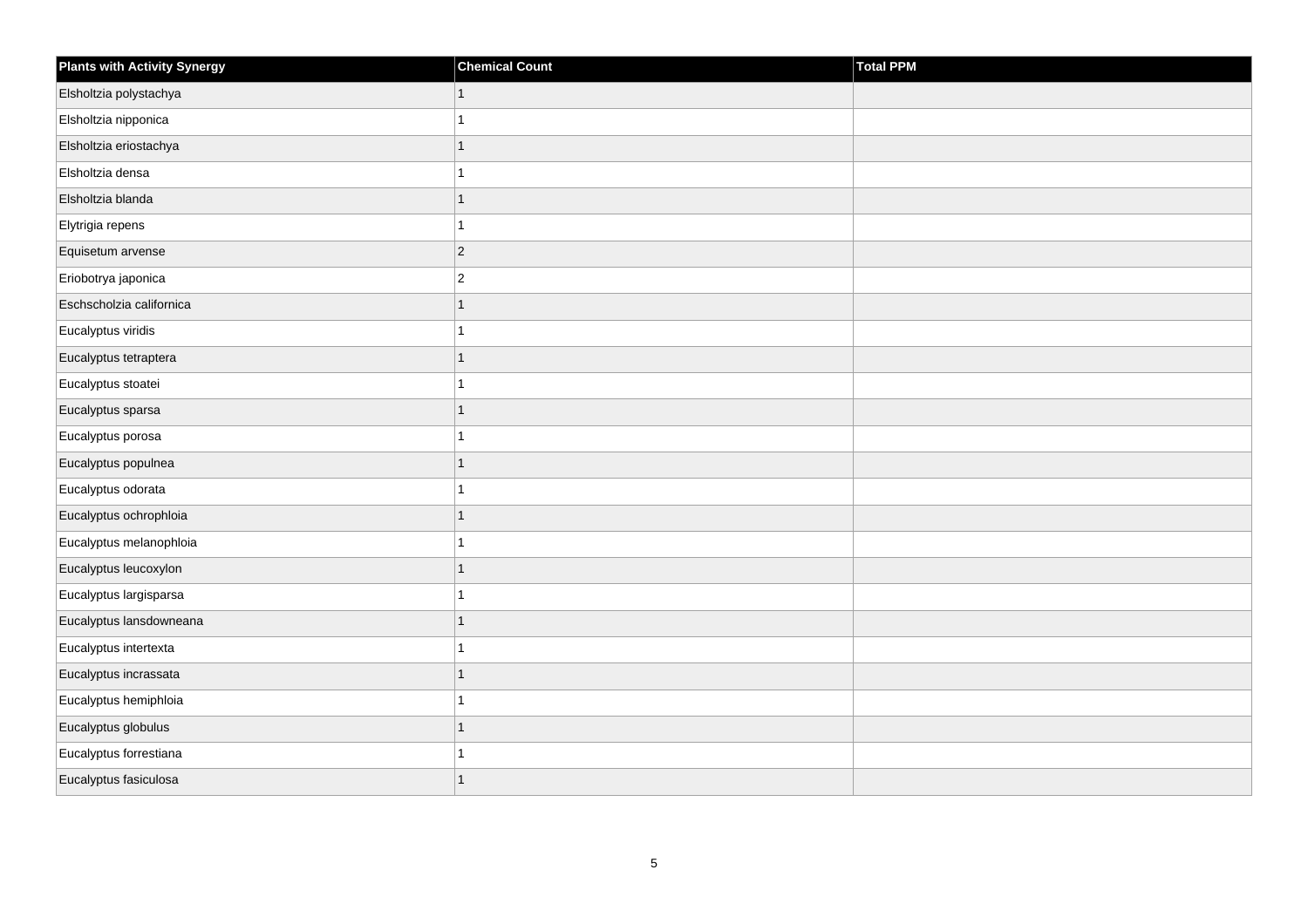| <b>Plants with Activity Synergy</b> | <b>Chemical Count</b> | <b>Total PPM</b> |
|-------------------------------------|-----------------------|------------------|
| Eucalyptus erythrandra              | 1                     |                  |
| Eucalyptus dolichorhyncha           | $\overline{1}$        |                  |
| Eucalyptus desquamata               | 1                     |                  |
| Eucalyptus cuprea                   | $\overline{1}$        |                  |
| Eucalyptus citriodora               | 1                     | 2000.0           |
| Eucalyptus ceratocorys              | $\overline{1}$        |                  |
| Eucalyptus behriana                 | 1                     |                  |
| Eucalyptus angulosa                 | $\overline{1}$        |                  |
| Euonymus atropurpureus              | $\overline{2}$        |                  |
| Euphorbia tirucalli                 | $\overline{c}$        | 148000.0         |
| Fagopyrum esculentum                | $\overline{2}$        | 46600.0          |
| Ferula assa-foetida                 | $\overline{1}$        |                  |
| Ferula alliacea                     | $\overline{1}$        |                  |
| Ficus carica                        | 3                     | 128100.0         |
| Filipendula ulmaria                 | 1                     |                  |
| Foeniculum vulgare                  | $\overline{4}$        | 4.0              |
| Fragaria spp                        | $\overline{c}$        | 32000.0          |
| Frangula purshiana                  | $\overline{2}$        |                  |
| Frangula alnus                      | $\overline{1}$        |                  |
| Galium odoratum                     | $\mathbf{2}$          |                  |
| Garcinia mangostana                 |                       |                  |
| Genipa americana                    | $\overline{1}$        | 12600.0          |
| Gentiana lutea                      | 1                     |                  |
| Ginkgo biloba                       | $\overline{4}$        |                  |
| Glehnia littoralis                  | 1                     |                  |
| Glycine max                         | $\overline{c}$        | 28000.0          |
| Glycyrrhiza glabra                  | $\overline{2}$        |                  |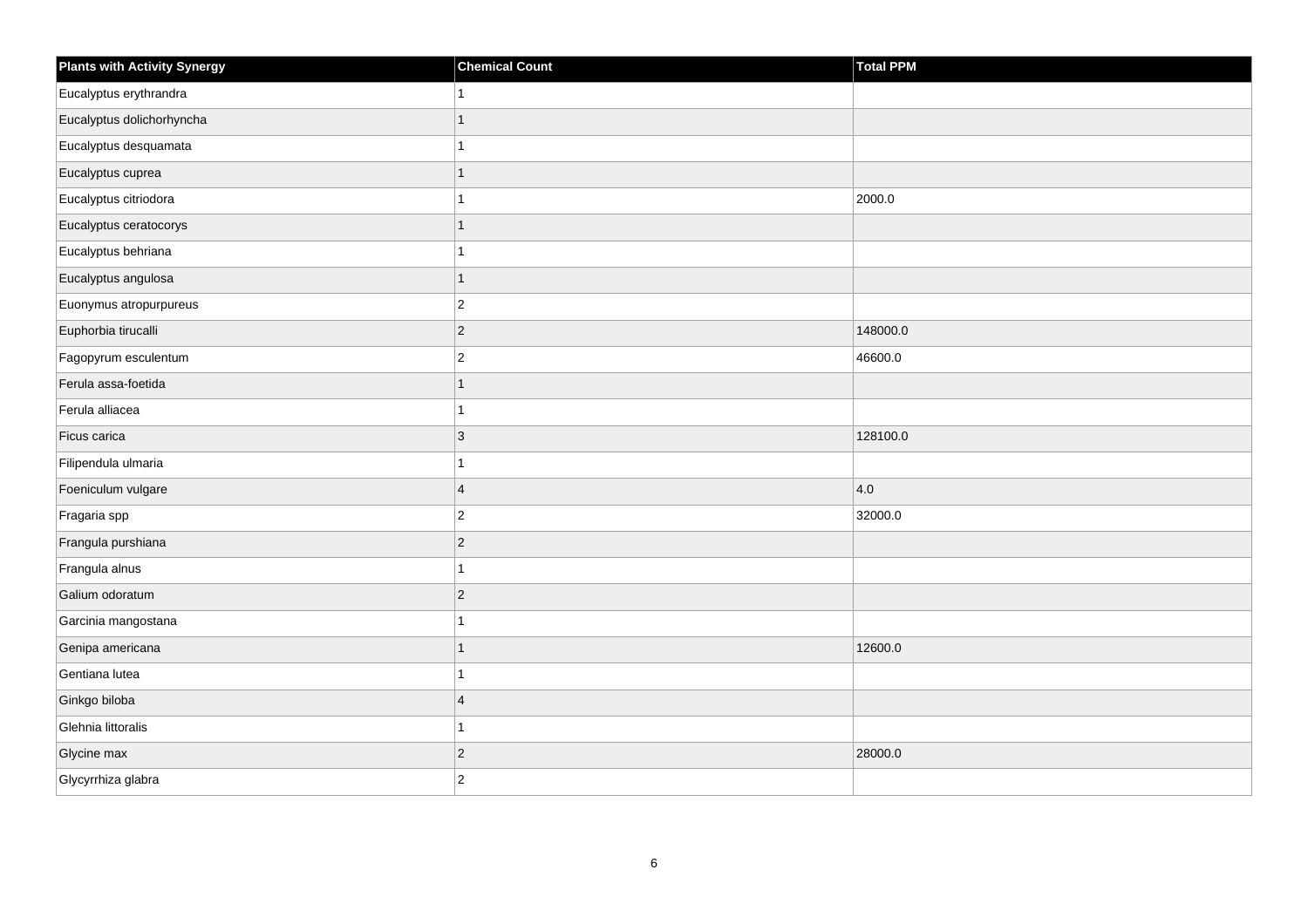| <b>Plants with Activity Synergy</b> | <b>Chemical Count</b> | <b>Total PPM</b> |
|-------------------------------------|-----------------------|------------------|
| Hedeoma pulegioides                 | 1                     |                  |
| Hedera helix                        |                       |                  |
| Helianthus annuus                   | $\overline{c}$        | 3800.0           |
| Heracleum sphondylium               |                       |                  |
| Heracleum laciniatum                | $\overline{2}$        |                  |
| Hibiscus sabdariffa                 | $\overline{c}$        | 498667.0         |
| Hippophae rhamnoides                | $\overline{2}$        |                  |
| Holarrhena pubescens                |                       | 26000.0          |
| Humulus lupulus                     | $\overline{3}$        |                  |
| Hyacinthus orientalis               |                       | 1.38             |
| Hydrastis canadensis                | $\overline{2}$        | 180000.0         |
| Hypericum perforatum                |                       |                  |
| Hyssopus officinalis                | 1                     | 16.0             |
| Inula helenium                      | $\overline{2}$        |                  |
| Iris x germanica                    |                       |                  |
| Jasminum officinale                 |                       | 760.0            |
| Juglans regia                       | $\overline{2}$        |                  |
| Juniperus sabina                    |                       |                  |
| Juniperus communis                  | $\overline{2}$        |                  |
| Kalanchoe pinnata                   | $\overline{2}$        |                  |
| Kalanchoe daegrimontiana            | 1                     |                  |
| Lactuca virosa                      | $\overline{2}$        |                  |
| Lactuca scariola                    | $\overline{2}$        |                  |
| Lactuca sativa                      | $\overline{c}$        | 2200.0           |
| Lantana camara                      | 1                     |                  |
| Laurus nobilis                      |                       |                  |
| Lavandula x intermedia              | 1                     | 72.0             |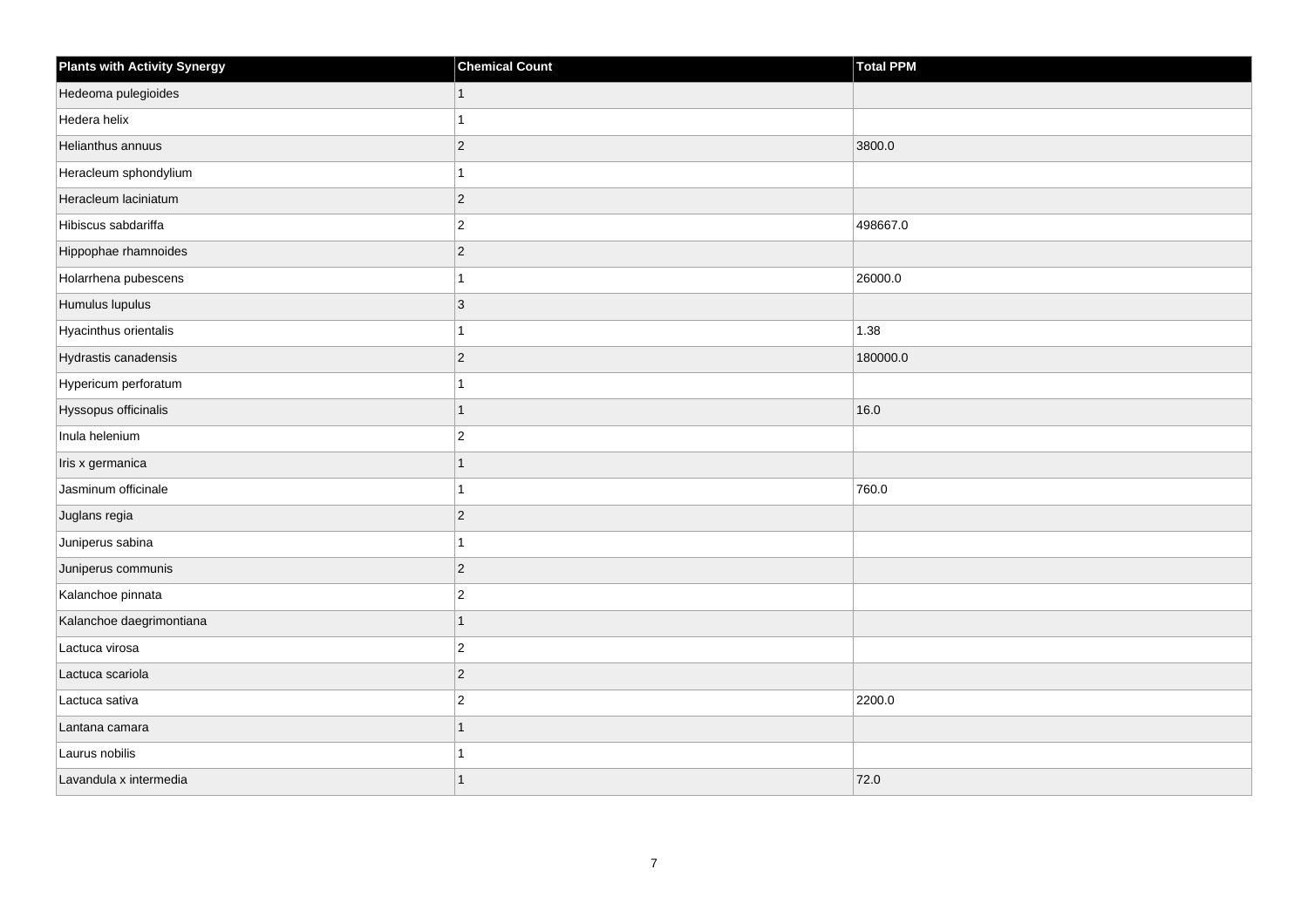| <b>Plants with Activity Synergy</b> | <b>Chemical Count</b> | <b>Total PPM</b> |
|-------------------------------------|-----------------------|------------------|
| Lavandula latifolia                 | 1                     | 42.0             |
| Lavandula angustifolia              | 1                     |                  |
| Ledum palustre                      | $ 2\rangle$           |                  |
| Leonurus cardiaca                   | $ 2\rangle$           |                  |
| Lepidium meyenii                    | 1                     |                  |
| Levisticum officinale               | $ 2\rangle$           | 6.0              |
| Limonia acidissima                  | $ 2\rangle$           |                  |
| Linum usitatissimum                 | 1                     |                  |
| Lippia alba                         | 1                     |                  |
| Litsea glaucescens                  | $\mathbf{1}$          |                  |
| Lonicera japonica                   | 1                     |                  |
| Lupinus albus                       | $ 2\rangle$           |                  |
| Lycopersicon esculentum             | $\overline{4}$        |                  |
| Macleaya cordata                    | $\mathbf{1}$          |                  |
| Magnolia fargesii                   | 1                     |                  |
| Mahonia siamensis                   | $\mathbf{1}$          |                  |
| Mahonia repens                      | 1                     |                  |
| Mahonia philipinensis               | 1                     |                  |
| Mahonia nervosa                     | 1                     |                  |
| Mahonia japonica                    | $\mathbf{1}$          |                  |
| Mahonia gracilipes                  | $\mathbf{1}$          |                  |
| Mahonia fortunei                    | $\overline{1}$        |                  |
| Mahonia fargesii                    | 1                     |                  |
| Mahonia aquifolium                  | 3                     |                  |
| Malus domestica                     | $\vert$ 2             |                  |
| Mammea americana                    | 1                     |                  |
| Mangifera indica                    | 3                     | 73200.0          |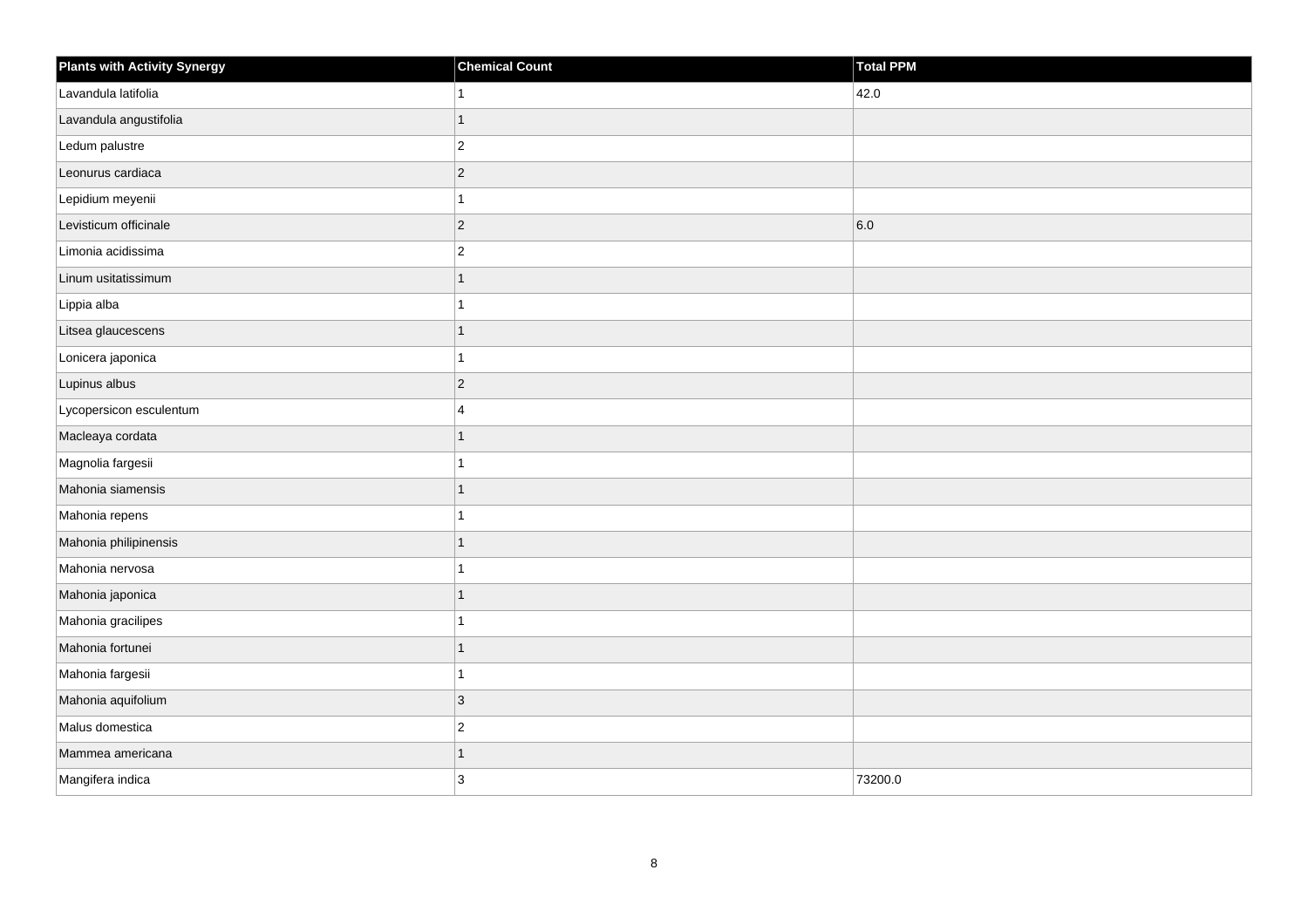| <b>Plants with Activity Synergy</b> | <b>Chemical Count</b> | Total PPM |
|-------------------------------------|-----------------------|-----------|
| Matricaria recutita                 | $\overline{2}$        |           |
| Medicago sativa                     | $\boldsymbol{\Delta}$ |           |
| Melilotus officinalis               |                       |           |
| Melissa officinalis                 |                       | 67.0      |
| Menispermum canadense               |                       |           |
| Mentha x piperita                   |                       |           |
| Mentha spicata                      | 1                     |           |
| Mentha longifolia                   |                       | 230.0     |
| Monarda fistulosa                   |                       | 58900.0   |
| Monarda didyma                      |                       | 58.0      |
| Morus alba                          | $\overline{2}$        |           |
| Murraya koenigii                    |                       |           |
| Musa x paradisiaca                  | $\overline{2}$        | 7460.0    |
| Myrciaria dubia                     | $\overline{2}$        |           |
| Myristica fragrans                  | 1                     |           |
| Myrtus communis                     | 3                     | 4.0       |
| Nandina domestica                   |                       |           |
| Nepeta racemosa                     |                       |           |
| Nepeta cataria                      | $\overline{1}$        |           |
| Nicotiana tabacum                   | $\overline{2}$        |           |
| Ocimum gratissimum                  | 1                     |           |
| Ocimum canum                        | $\overline{c}$        |           |
| Ocimum basilicum                    |                       | 2000.0    |
| Opuntia ficus-indica                | $\overline{2}$        | 12520.0   |
| Origanum vulgare                    | $\overline{1}$        |           |
| Origanum syriacum                   |                       |           |
| Origanum onites                     |                       |           |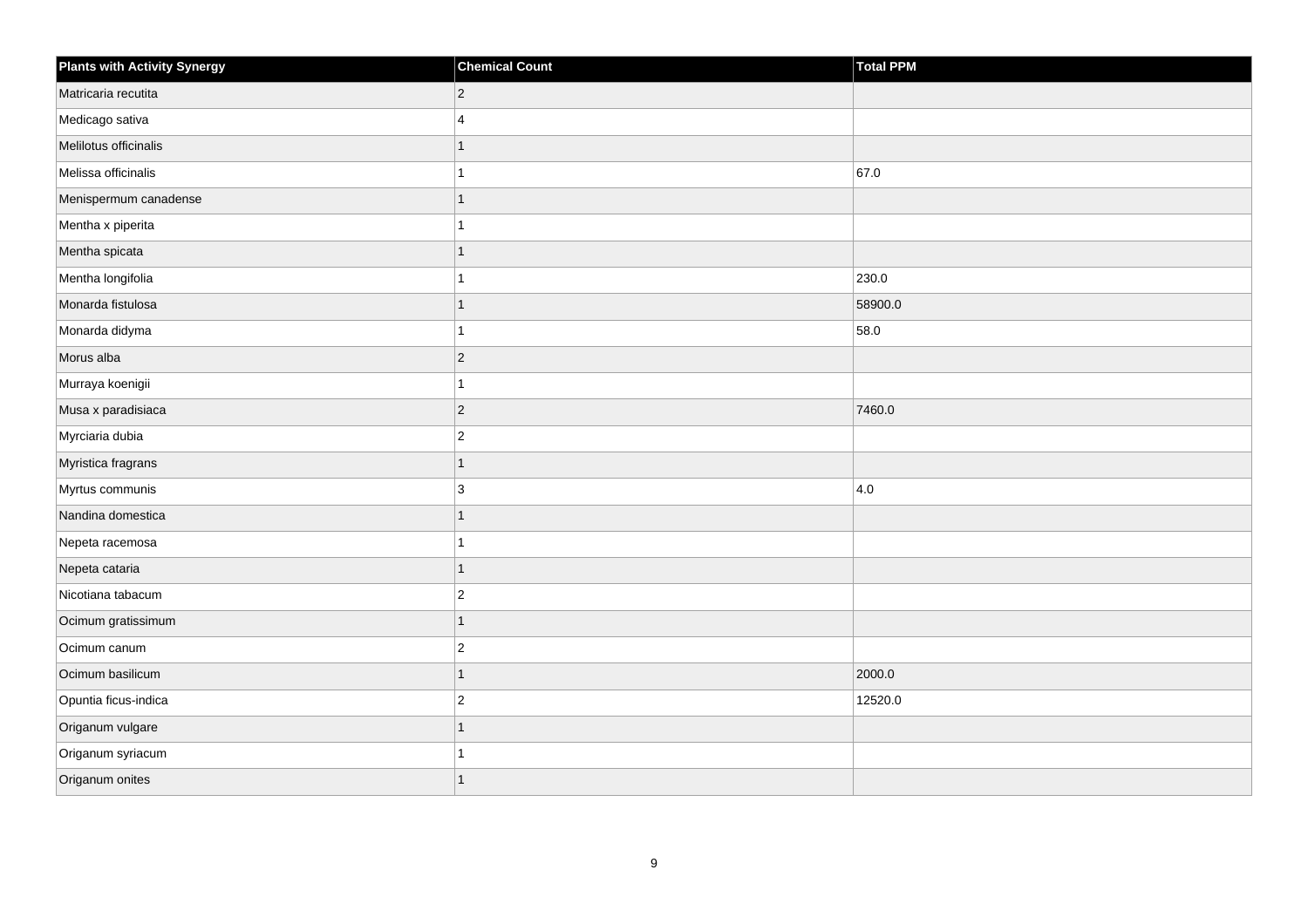| <b>Plants with Activity Synergy</b> | <b>Chemical Count</b> | Total PPM |
|-------------------------------------|-----------------------|-----------|
| Origanum majorana                   |                       |           |
| Oryza sativa                        | 1                     |           |
| Panax quinquefolius                 | $\overline{2}$        | 6000.0    |
| Panax ginseng                       | $\overline{3}$        |           |
| Papaver somniferum                  | 3                     |           |
| Paris quadrifolia                   | 1                     |           |
| Passiflora edulis                   | $\overline{2}$        |           |
| Pastinaca sativa                    | 3                     | 21.0      |
| Pelargonium roseum                  |                       |           |
| Pelargonium graveolens              | 1                     | 2800.0    |
| Petroselinum crispum                | $\overline{7}$        | 216.02    |
| Peumus boldus                       |                       |           |
| Phellodendron amurense              | 1                     | 20000.0   |
| Physalis peruviana                  | $\overline{2}$        | 44000.0   |
| Physalis ixocarpa                   | $\overline{a}$        | 26380.0   |
| Pimenta racemosa                    | 1                     |           |
| Pimenta dioica                      |                       |           |
| Pimpinella anisum                   |                       |           |
| Pinus sylvestris                    | 1                     |           |
| Piscidia piscipula                  | $\overline{2}$        |           |
| Pisum sativum                       | $\overline{2}$        |           |
| Plantago major                      | 1                     |           |
| Plumeria acutifolia                 | $\overline{2}$        | 5000.0    |
| Podophyllum peltatum                |                       |           |
| Podophyllum hexandrum               | 1                     |           |
| Polianthes tuberosa                 |                       |           |
| Polygonum hydropiperoides           |                       |           |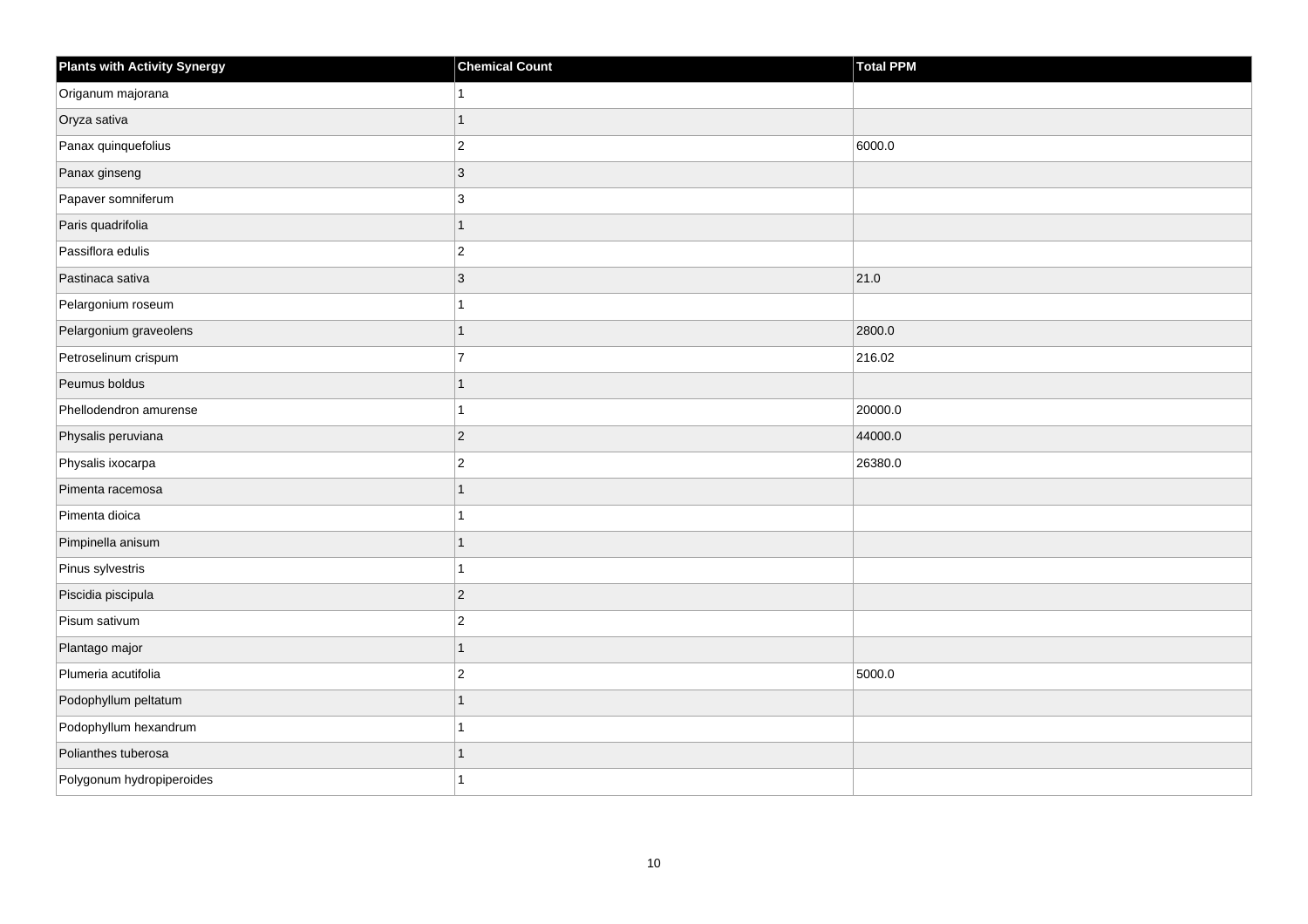| <b>Plants with Activity Synergy</b> | <b>Chemical Count</b> | <b>Total PPM</b> |
|-------------------------------------|-----------------------|------------------|
| Polygonum hydropiper                | 1                     |                  |
| Polypodium vulgare                  | $\overline{2}$        |                  |
| Populus nigra                       | 1                     |                  |
| Portulaca oleracea                  | $\overline{2}$        | 20400.0          |
| Prunus persica                      |                       |                  |
| Prunus dulcis                       |                       |                  |
| Prunus domestica                    | $\overline{2}$        | 30000.0          |
| Prunus cerasus                      | $\overline{2}$        |                  |
| Prunus armeniaca                    | $\overline{c}$        | 44000.0          |
| Psidium guajava                     |                       |                  |
| Psoralea corylifolia                | $\overline{2}$        |                  |
| Pueraria montana                    |                       |                  |
| Punica granatum                     | $\overline{2}$        | 24600.0          |
| Pycnanthemum virginianum            |                       |                  |
| Pycnanthemum pycnanthemoides        | 1                     | 5684.0           |
| Pyrus communis                      | $\overline{2}$        |                  |
| Quassia amara                       |                       |                  |
| Quisqualis indica                   | $\overline{c}$        |                  |
| Ravensara aromatica                 | $\overline{1}$        |                  |
| Rheum rhabarbarum                   | $\overline{2}$        |                  |
| Rhododendron ferrugineum            | 1                     |                  |
| Ribes uva-crispa                    | $\overline{2}$        | 32200.0          |
| Ribes rubrum                        | $\overline{2}$        | 45600.0          |
| Ribes nigrum                        | $\overline{c}$        | 70024.0          |
| Rosa spp                            | $\overline{2}$        |                  |
| Rosa laevigata                      | $\overline{2}$        |                  |
| Rosa gallica                        | $\overline{c}$        | 550.0            |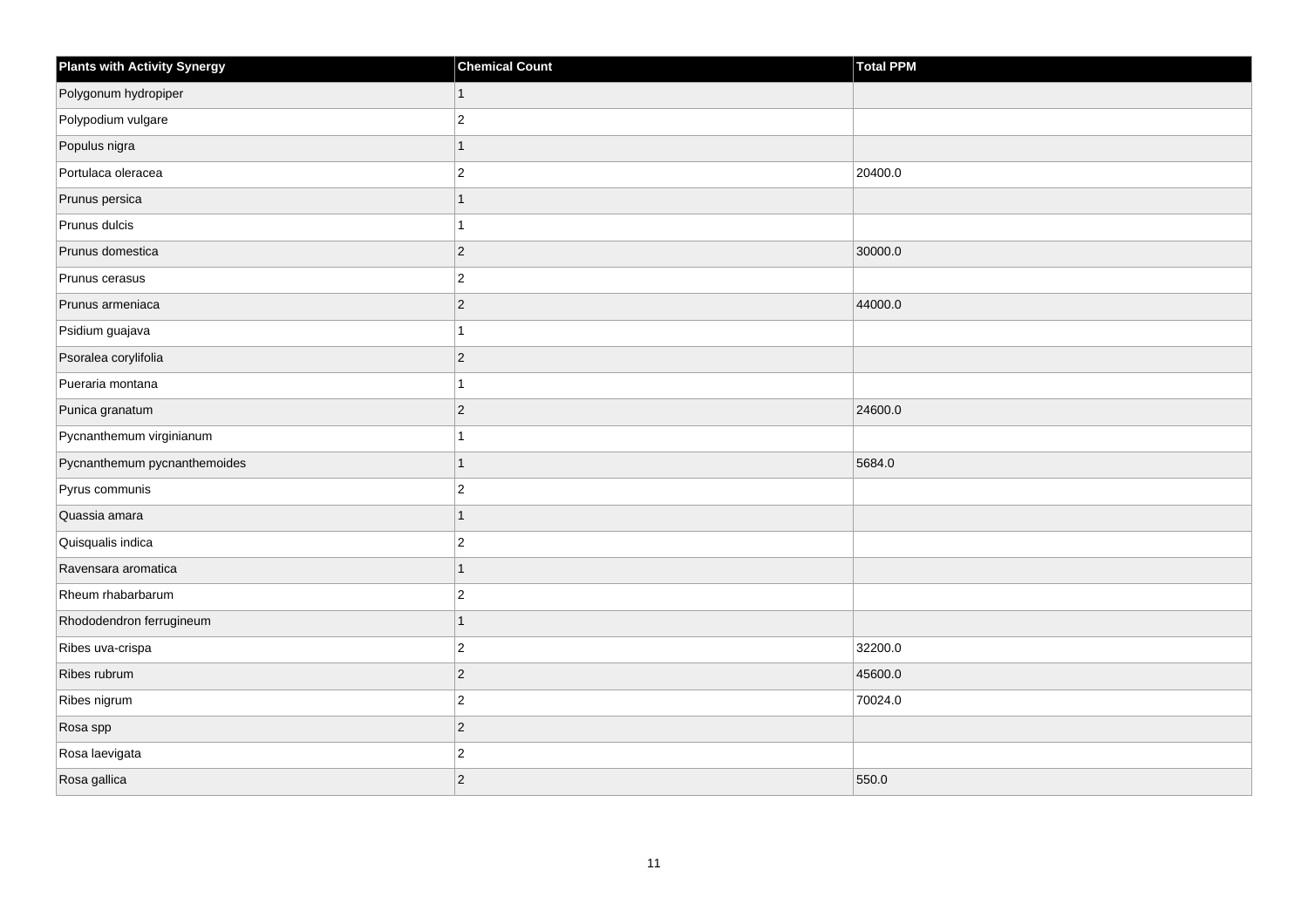| <b>Plants with Activity Synergy</b> | <b>Chemical Count</b>   | Total PPM |
|-------------------------------------|-------------------------|-----------|
| Rosa centifolia                     | 1                       |           |
| Rosa canina                         | $ 2\rangle$             | 154400.0  |
| Rosmarinus officinalis              | 1                       |           |
| Rubus idaeus                        | $ 3\rangle$             |           |
| Rubus fruticosus                    | 1                       |           |
| Rubus chingii                       | $ 2\rangle$             |           |
| Ruta graveolens                     | 3                       |           |
| Salvia sclarea                      | $\mathbf{1}$            | 1470.0    |
| Salvia officinalis                  | $ 2\rangle$             |           |
| Salvia dorisiana                    | $\overline{1}$          |           |
| Sambucus nigra                      | $ 2\rangle$             | 38000.0   |
| Sanguinaria canadensis              | $ 2\rangle$             |           |
| Santalum album                      | 1                       |           |
| Sarcostemma acidum                  | $\mathbf{1}$            |           |
| Satureja obovata                    | 1                       |           |
| Satureja montana                    | 1                       |           |
| Satureja hortensis                  | 1                       |           |
| Satureja cuneifolia                 | $\overline{1}$          |           |
| Schisandra chinensis                | $ 2\rangle$             |           |
| Sclerocarya caffra                  | $ 2\rangle$             |           |
| Scutellaria parvula                 | $\mathbf{1}$            | 2.0       |
| Sesamum indicum                     | $ 2\rangle$             | 1.3       |
| Sideritis scardica                  | 1                       |           |
| Skimmia arborescens                 | $ 2\rangle$             |           |
| Solanum tuberosum                   | $\overline{\mathbf{4}}$ | 6240.0    |
| Solanum sessiliflorum               | 1                       |           |
| Solanum nigrum                      | 1                       | 100000.0  |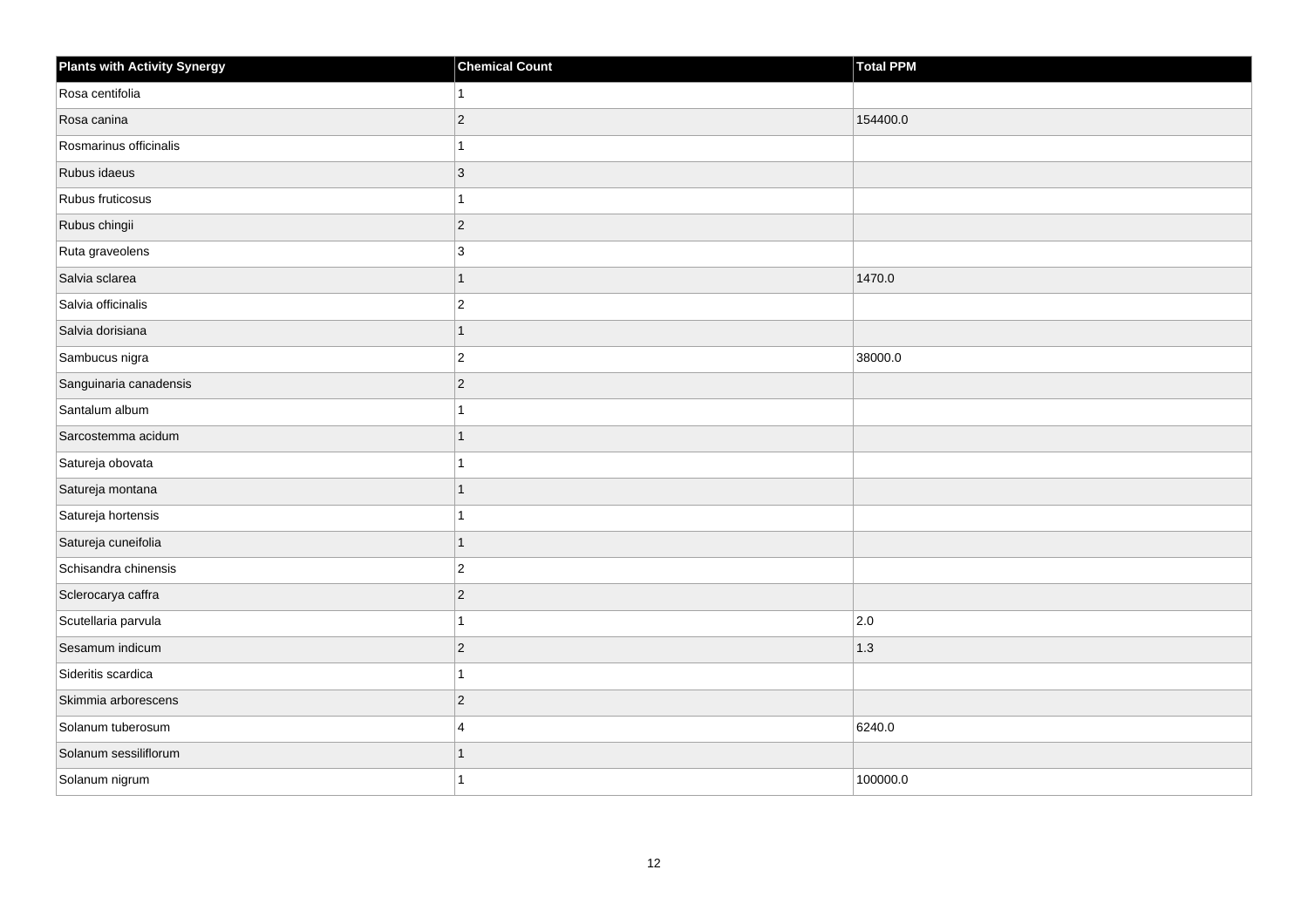| <b>Plants with Activity Synergy</b> | <b>Chemical Count</b> | <b>Total PPM</b> |
|-------------------------------------|-----------------------|------------------|
| Sophora pachycarpa                  | $\overline{2}$        |                  |
| Sorbus aucubaria                    | $\overline{2}$        | 78000.0          |
| Spinacia oleracea                   | $\overline{2}$        |                  |
| Stachytarpheta cayennensis          |                       |                  |
| Stephania tetrandra                 | 1                     |                  |
| Stevia rebaudiana                   | 3                     |                  |
| Swertia chirata                     | $\overline{2}$        |                  |
| Tagetes minuta                      |                       |                  |
| Tamarindus indica                   | $\overline{c}$        | 50000.0          |
| Tanacetum parthenium                |                       |                  |
| Telosma cordata                     |                       |                  |
| Theobroma cacao                     |                       | 15000.0          |
| Thymus zygis                        | 1                     |                  |
| Thymus x citriodorus                |                       |                  |
| Thymus vulgaris                     |                       | 21320.0          |
| Thymus serpyllum                    |                       |                  |
| Thymus mastichina                   |                       | 40.0             |
| Thymus longicaulis                  |                       |                  |
| Thymus funkii                       | 1                     |                  |
| Thymus capitatus                    |                       | 80.0             |
| Tilia sp.                           |                       |                  |
| Trifolium pratense                  | $\overline{2}$        |                  |
| Trigonella foenum-graecum           |                       |                  |
| Tussilago farfara                   |                       |                  |
| Umbellularia californica            | 1                     | 80.0             |
| Urtica dioica                       | $\overline{c}$        |                  |
| Vaccinium vitis-idaea               | $\overline{2}$        |                  |